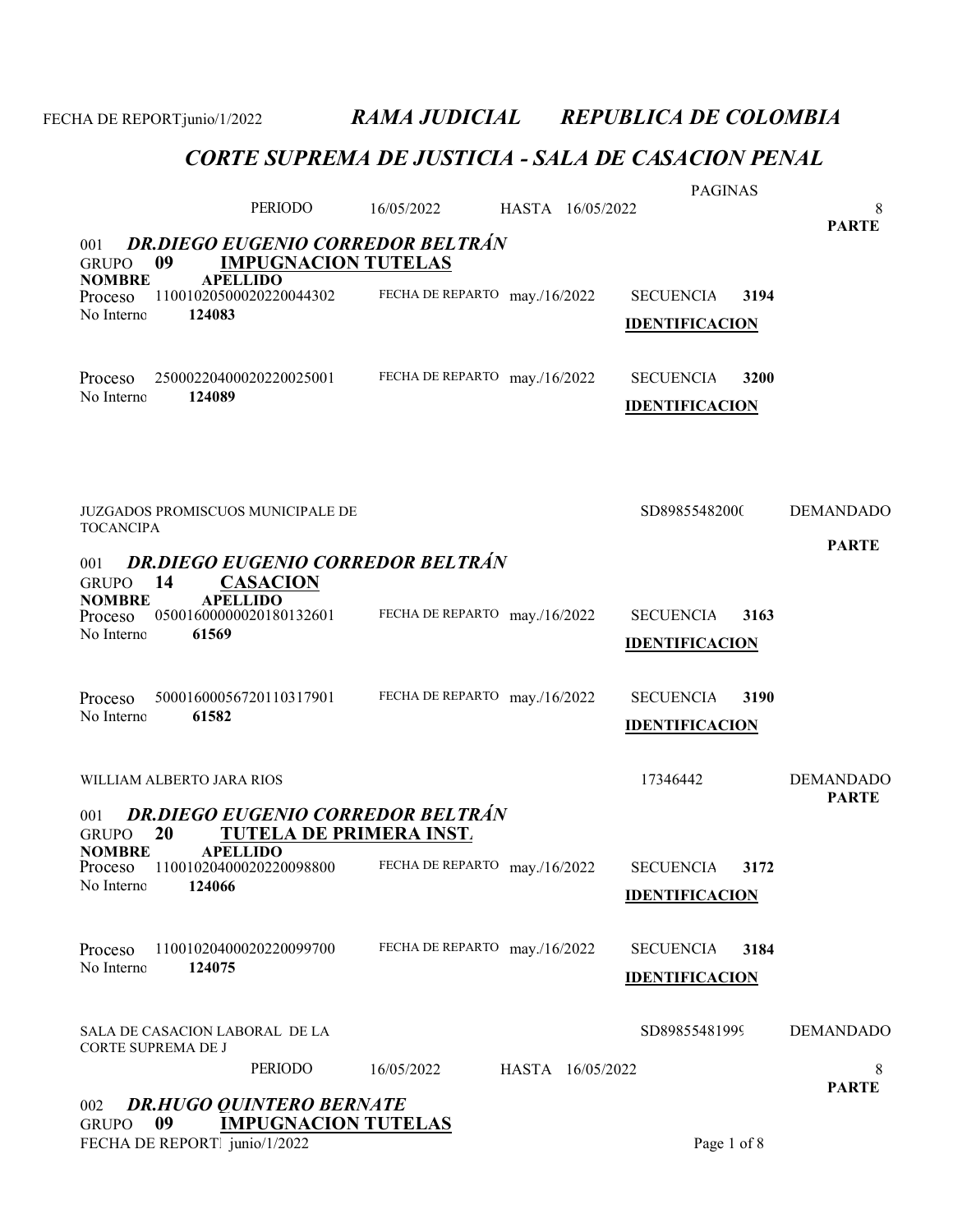| <b>NOMBRE</b><br><b>APELLIDO</b><br>13001220400020220014301<br>Proceso<br>No Interno<br>124086                                                                                                   | FECHA DE REPARTO may./16/2022    | <b>PAGINAS</b><br><b>SECUENCIA</b><br>3197<br><b>IDENTIFICACION</b> |                                  |
|--------------------------------------------------------------------------------------------------------------------------------------------------------------------------------------------------|----------------------------------|---------------------------------------------------------------------|----------------------------------|
| FISCALIA 11 SECCIONAL DE DEL CARMEN<br>DE BOLIVAR                                                                                                                                                |                                  | SD89855482000                                                       | <b>DEMANDADO</b>                 |
| <b>DR.HUGO QUINTERO BERNATE</b><br>002<br>- 14<br><b>CASACION</b><br><b>GRUPO</b><br><b>NOMBRE</b><br><b>APELLIDO</b><br>25151310400120180003301<br>Proceso<br>No Interno<br>61572               | FECHA DE REPARTO may./16/2022    | <b>SECUENCIA</b><br>3166<br><b>IDENTIFICACION</b>                   | <b>PARTE</b>                     |
| FREDY ALEXANDER ROJAS PARRADO                                                                                                                                                                    |                                  | SD89855481998                                                       | <b>DEMANDADO</b><br><b>PARTE</b> |
| <b>DR.HUGO QUINTERO BERNATE</b><br>002<br>TUTELA DE PRIMERA INST.<br>20<br><b>GRUPO</b><br><b>NOMBRE</b><br><b>APELLIDO</b><br>11001020400020220099400<br>Proceso<br>No Interno<br>124072        | FECHA DE REPARTO may./16/2022    | <b>SECUENCIA</b><br>3180<br><b>IDENTIFICACION</b>                   |                                  |
| SALA PENAL DEL TRIBUNAL SUPERIOR                                                                                                                                                                 |                                  | SD89855481999                                                       | <b>DEMANDADO</b>                 |
| DEL DISTRITO JUDI<br>PERIODO                                                                                                                                                                     | 16/05/2022<br>HASTA 16/05/2022   |                                                                     | 8                                |
| <b>DR.GERSON CHAVERRA CASTRO</b><br>003<br>07<br><b>SEGUNDA INSTANCIA - OTR</b><br><b>GRUPO</b><br><b>APELLIDO</b><br><b>NOMBRE</b><br>44001600878820190007402<br>Proceso<br>No Interno<br>61573 | FECHA DE REPARTO may./16/2022    | <b>SECUENCIA</b><br>3167<br><b>IDENTIFICACION</b>                   | <b>PARTE</b>                     |
| GLORIA MARINA CUELLO DAZA                                                                                                                                                                        |                                  | SD89855481998                                                       | <b>DEMANDADO</b><br><b>PARTE</b> |
| <b>DR.GERSON CHAVERRA CASTRO</b><br>003<br>09<br><b>IMPUGNACION TUTELAS</b><br><b>GRUPO</b>                                                                                                      |                                  |                                                                     |                                  |
| <b>NOMBRE</b><br><b>APELLIDO</b><br>20001220400320220029801<br>Proceso<br>No Interno<br>124087                                                                                                   | FECHA DE REPARTO<br>may./16/2022 | <b>SECUENCIA</b><br>3198<br><b>IDENTIFICACION</b>                   |                                  |
| 76001220400020220053501<br>Proceso<br>No Interno<br>124095                                                                                                                                       | FECHA DE REPARTO may./16/2022    | <b>SECUENCIA</b><br>3206<br><b>IDENTIFICACION</b>                   |                                  |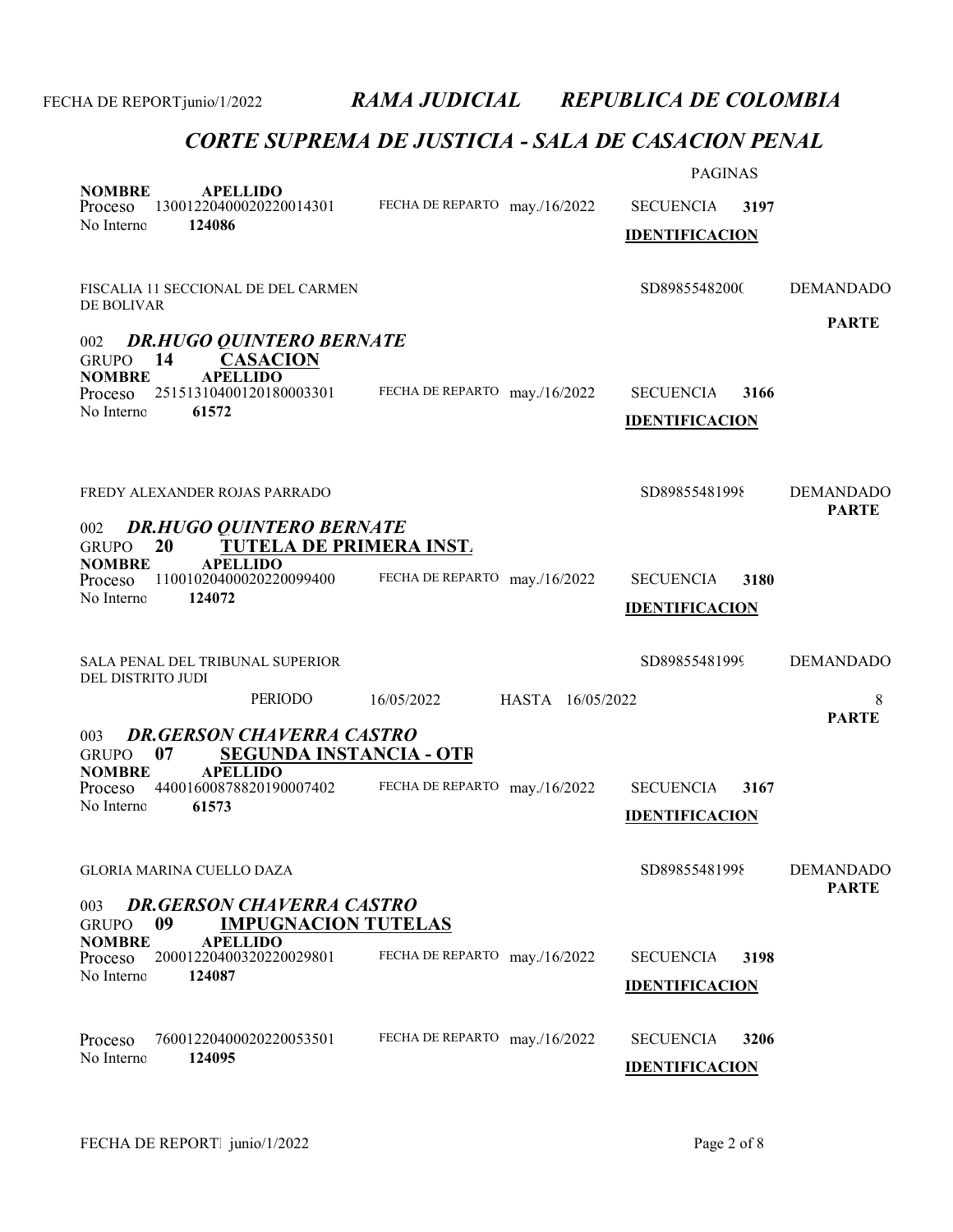| JUZGADO PRIMERO DE EJECUCION DE<br>PENAS Y MEDIDAS DE                                                                                                                                      |                                | <b>PAGINAS</b><br>SD89855482000                   | <b>DEMANDADO</b><br><b>PARTE</b>      |
|--------------------------------------------------------------------------------------------------------------------------------------------------------------------------------------------|--------------------------------|---------------------------------------------------|---------------------------------------|
| <b>DR.GERSON CHAVERRA CASTRO</b><br>003<br><b>CASACION</b><br>14<br><b>GRUPO</b><br><b>APELLIDO</b><br><b>NOMBRE</b>                                                                       |                                |                                                   |                                       |
| 50001600056420180014401<br>Proceso<br>61580<br>No Interno                                                                                                                                  | FECHA DE REPARTO may./16/2022  | <b>SECUENCIA</b><br>3183<br><b>IDENTIFICACION</b> |                                       |
| DAGOBERTO GONZALEZ RODRIGUEZ                                                                                                                                                               |                                | 79444580                                          | <b>DEMANDADO</b>                      |
| <b>DR.GERSON CHAVERRA CASTRO</b><br>003<br>44<br><b>SEGUNDAS INSTANCIAS DE</b><br><b>GRUPO</b>                                                                                             |                                |                                                   | <b>PARTE</b>                          |
| <b>NOMBRE</b><br><b>APELLIDO</b><br>11001020400020180118402<br>Proceso<br>No Interno<br>61579                                                                                              | FECHA DE REPARTO may./16/2022  | <b>SECUENCIA</b><br>3178<br><b>IDENTIFICACION</b> |                                       |
| <b>JULIO IBARGUEN MOSQUERA</b><br><b>PERIODO</b>                                                                                                                                           | 16/05/2022<br>HASTA 16/05/2022 | 11785340                                          | <b>DEMANDADO</b><br>8<br><b>PARTE</b> |
| <b>DR.FABIO OSPITIA GARZÓN</b><br>004<br>14<br><b>CASACION</b><br><b>GRUPO</b><br><b>NOMBRE</b><br><b>APELLIDO</b><br>50001600000020160006501<br>Proceso<br>No Interno<br>61574            | FECHA DE REPARTO may./16/2022  | <b>SECUENCIA</b><br>3168<br><b>IDENTIFICACION</b> |                                       |
| <b>JAIRO CASTRO ROJAS</b>                                                                                                                                                                  |                                | SD89855481999                                     | <b>DEMANDADO</b><br><b>PARTE</b>      |
| <b>DR.FABIO OSPITIA GARZÓN</b><br>004<br><b>INCIDENTE DESACATO</b><br>27<br><b>GRUPO</b><br><b>NOMBRE</b><br><b>APELLIDO</b><br>11001020400020210031603<br>Proceso<br>124079<br>No Interno | FECHA DE REPARTO may./16/2022  | <b>SECUENCIA</b><br>3189<br><b>IDENTIFICACION</b> |                                       |
| SALA PENAL DEL TRIBUNAL SUPERIOR<br>DEL DISTRITO JUDI                                                                                                                                      |                                | SD89855482000                                     | <b>DEMANDADO</b>                      |
| PERIODO                                                                                                                                                                                    | 16/05/2022<br>HASTA 16/05/2022 |                                                   | 8<br><b>PARTE</b>                     |
| <b>DR.LUIS ANTONIO HERNANDEZ BARBOSA</b><br>005<br>09<br><b>IMPUGNACION TUTELAS</b><br><b>GRUPO</b>                                                                                        |                                |                                                   |                                       |
| <b>APELLIDO</b><br><b>NOMBRE</b><br>11001020500020220041002<br>Proceso<br>No Interno<br>124082                                                                                             | FECHA DE REPARTO may./16/2022  | <b>SECUENCIA</b><br>3193<br><b>IDENTIFICACION</b> |                                       |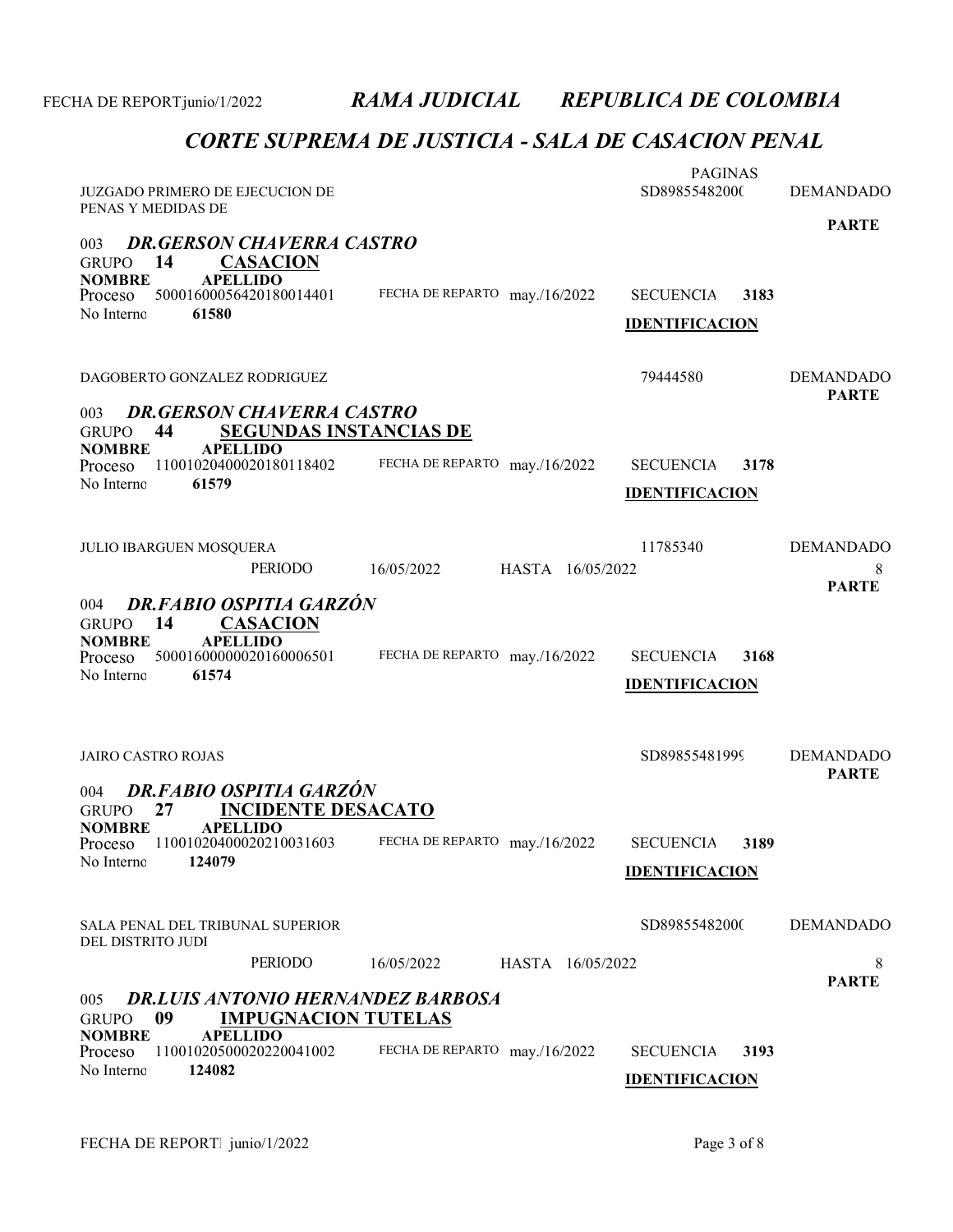| Proceso<br>No Interno                                         | 54001220400020220017901<br>124091                                                                                        | FECHA DE REPARTO may./16/2022 |                  | <b>PAGINAS</b><br><b>SECUENCIA</b><br><b>IDENTIFICACION</b> | 3202 |                                  |
|---------------------------------------------------------------|--------------------------------------------------------------------------------------------------------------------------|-------------------------------|------------------|-------------------------------------------------------------|------|----------------------------------|
| <b>NORTE DE SANTA</b>                                         | DIRECCION SECCIONAL DE FISCALIAS DE                                                                                      |                               |                  | SD89855482000                                               |      | <b>DEMANDADO</b>                 |
| 005<br><b>GRUPO</b>                                           | <b>DR.LUIS ANTONIO HERNANDEZ BARBOSA</b><br><b>EXTRADICIONES</b><br>12                                                   |                               |                  |                                                             |      | <b>PARTE</b>                     |
| <b>NOMBRE</b><br>Proceso<br>No Interno                        | <b>APELLIDO</b><br>11001020400020220068202<br>61567                                                                      | FECHA DE REPARTO may./16/2022 |                  | <b>SECUENCIA</b><br><b>IDENTIFICACION</b>                   | 3161 |                                  |
| Proceso<br>No Interno                                         | 11001020400020220068203<br>61568                                                                                         | FECHA DE REPARTO may./16/2022 |                  | <b>SECUENCIA</b><br><b>IDENTIFICACION</b>                   | 3162 |                                  |
|                                                               | <b>JOSE VICENTE YOSSA ROJAS</b>                                                                                          |                               |                  | 79711006                                                    |      | <b>DEMANDADO</b><br><b>PARTE</b> |
| 005<br><b>GRUPO</b><br><b>NOMBRE</b><br>Proceso<br>No Interno | <b>DR.LUIS ANTONIO HERNANDEZ BARBOSA</b><br>14<br><b>CASACION</b><br><b>APELLIDO</b><br>11001224600020155893601<br>61578 | FECHA DE REPARTO may./16/2022 |                  | <b>SECUENCIA</b><br><b>IDENTIFICACION</b>                   | 3173 |                                  |
| 005                                                           | RODOLFO ANDRES CORREA ESCOBAR<br><b>DR.LUIS ANTONIO HERNANDEZ BARBOSA</b>                                                |                               |                  | 1063141778                                                  |      | <b>DEMANDADO</b><br><b>PARTE</b> |
| <b>GRUPO</b><br><b>NOMBRE</b><br>Proceso<br>No Interno        | 20<br>TUTELA DE PRIMERA INST.<br><b>APELLIDO</b><br>11001020400020220099500<br>124073                                    | FECHA DE REPARTO may./16/2022 |                  | <b>SECUENCIA</b><br><b>IDENTIFICACION</b>                   | 3181 |                                  |
| Proceso<br>No Interno                                         | 11001020400020220099600<br>124074                                                                                        | FECHA DE REPARTO may./16/2022 |                  | <b>SECUENCIA</b><br><b>IDENTIFICACION</b>                   | 3182 |                                  |
| DEL DISTRITOI JUD                                             | SALA PENAL DEL TRIBUNAL SUPERIOR                                                                                         |                               |                  | SD89855481999                                               |      | <b>DEMANDADO</b>                 |
| 006                                                           | PERIODO<br><b>DRA.MYRIAM AVILA ROLDAN</b>                                                                                | 16/05/2022                    | HASTA 16/05/2022 |                                                             |      | 8<br><b>PARTE</b>                |
| <b>GRUPO</b><br><b>NOMBRE</b><br>Proceso<br>No Interno        | 09<br><b>IMPUGNACION TUTELAS</b><br><b>APELLIDO</b><br>05000220400020220007101<br>124080                                 | FECHA DE REPARTO may./16/2022 |                  | <b>SECUENCIA</b><br><b>IDENTIFICACION</b>                   | 3191 |                                  |
|                                                               | FECHA DE REPORT junio/1/2022                                                                                             |                               |                  | Page 4 of 8                                                 |      |                                  |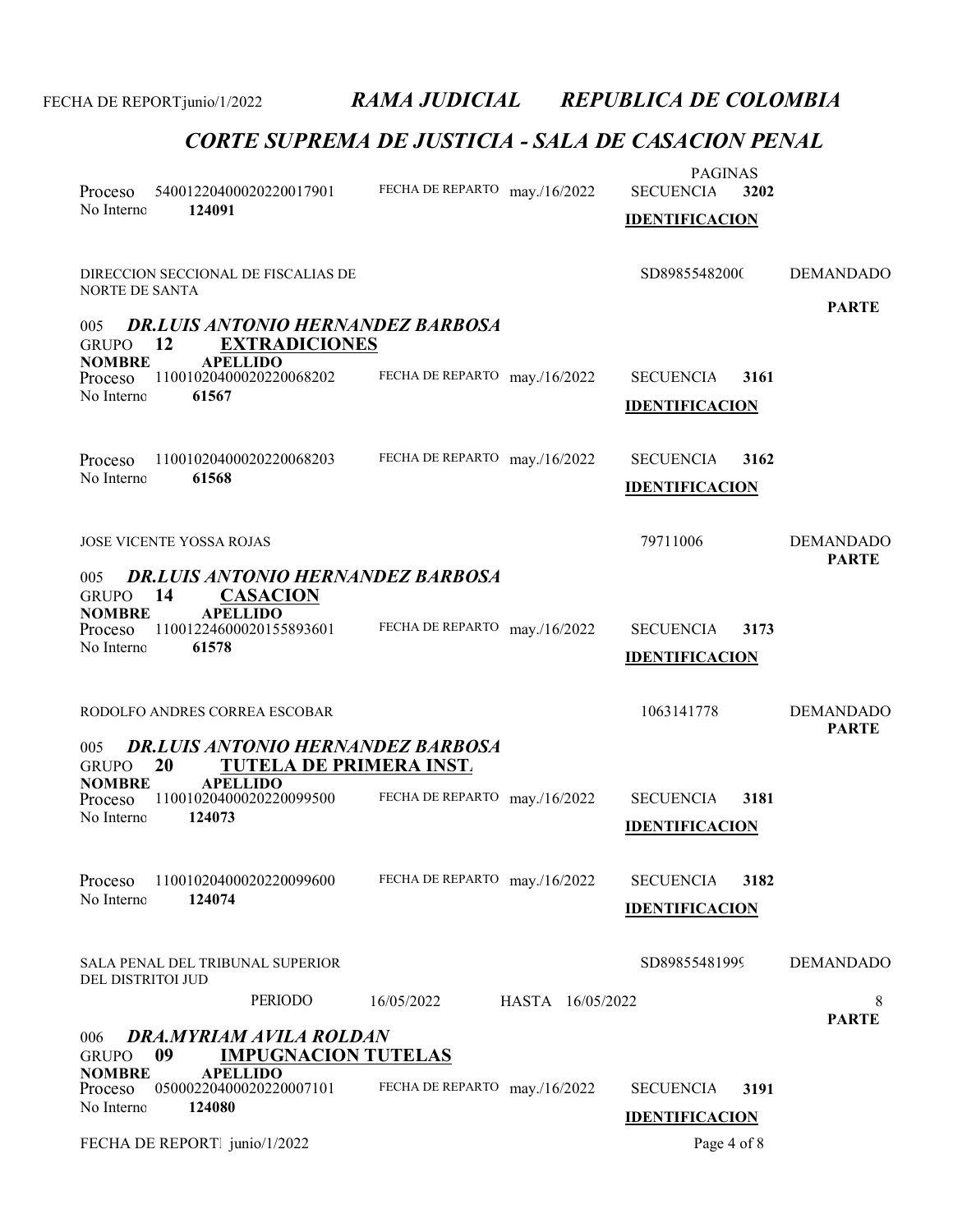|                                                        |                                                                                              |                               |                  | <b>PAGINAS</b>                            |      |                                  |
|--------------------------------------------------------|----------------------------------------------------------------------------------------------|-------------------------------|------------------|-------------------------------------------|------|----------------------------------|
| Proceso<br>No Interno                                  | 23001220400020220007101<br>124088                                                            | FECHA DE REPARTO may./16/2022 |                  | <b>SECUENCIA</b><br><b>IDENTIFICACION</b> | 3199 |                                  |
| 006<br><b>GRUPO</b>                                    | FISCALIA 69 ESPECIALIZADA DE BOGOTA<br>DRA.MYRIAM AVILA ROLDAN<br>14<br><b>CASACION</b>      |                               |                  | SD89855482000                             |      | <b>DEMANDADO</b><br><b>PARTE</b> |
| <b>NOMBRE</b><br>Proceso<br>No Interno                 | <b>APELLIDO</b><br>50001600056420140725001<br>61581                                          | FECHA DE REPARTO may./16/2022 |                  | <b>SECUENCIA</b><br><b>IDENTIFICACION</b> | 3186 |                                  |
| ROMERO                                                 | CRISTHIAN ALEXANDER GARCIA                                                                   |                               |                  | 86087004                                  |      | <b>DEMANDADO</b><br><b>PARTE</b> |
| 006                                                    | DRA.MYRIAM AVILA ROLDAN                                                                      |                               |                  |                                           |      |                                  |
| <b>GRUPO</b><br><b>NOMBRE</b><br>Proceso<br>No Interno | TUTELA DE PRIMERA INST.<br><b>20</b><br><b>APELLIDO</b><br>11001020400020220099000<br>124068 | FECHA DE REPARTO may./16/2022 |                  | <b>SECUENCIA</b><br><b>IDENTIFICACION</b> | 3175 |                                  |
| Proceso<br>No Interno                                  | 11001020400020220099900<br>124077                                                            | FECHA DE REPARTO may./16/2022 |                  | <b>SECUENCIA</b><br><b>IDENTIFICACION</b> | 3187 |                                  |
| <b>SALA DE CASACION</b>                                | SALA DE DESCONGESTION NO. 3 DE LA                                                            |                               |                  | SD89855481999                             |      | <b>DEMANDADO</b>                 |
|                                                        | PERIODO                                                                                      | 16/05/2022                    | HASTA 16/05/2022 |                                           |      | 8<br><b>PARTE</b>                |
| 007<br>GRUPO 09                                        | <b>DR.JOSE FRANCISCO ACUÑA VIZCAYA</b><br><b>IMPUGNACION TUTELAS</b>                         |                               |                  |                                           |      |                                  |
| <b>NOMBRE</b><br>Proceso<br>No Interno                 | <b>APELLIDO</b><br>11001020500020220037802<br>124081                                         | FECHA DE REPARTO may./16/2022 |                  | <b>SECUENCIA</b><br><b>IDENTIFICACION</b> | 3192 |                                  |
| Proceso<br>No Interno                                  | 11001222000020220008201<br>124085                                                            | FECHA DE REPARTO may./16/2022 |                  | <b>SECUENCIA</b><br><b>IDENTIFICACION</b> | 3196 |                                  |
| Proceso<br>No Interno                                  | 54518220800020220001701<br>124093                                                            | FECHA DE REPARTO may./16/2022 |                  | <b>SECUENCIA</b><br><b>IDENTIFICACION</b> | 3204 |                                  |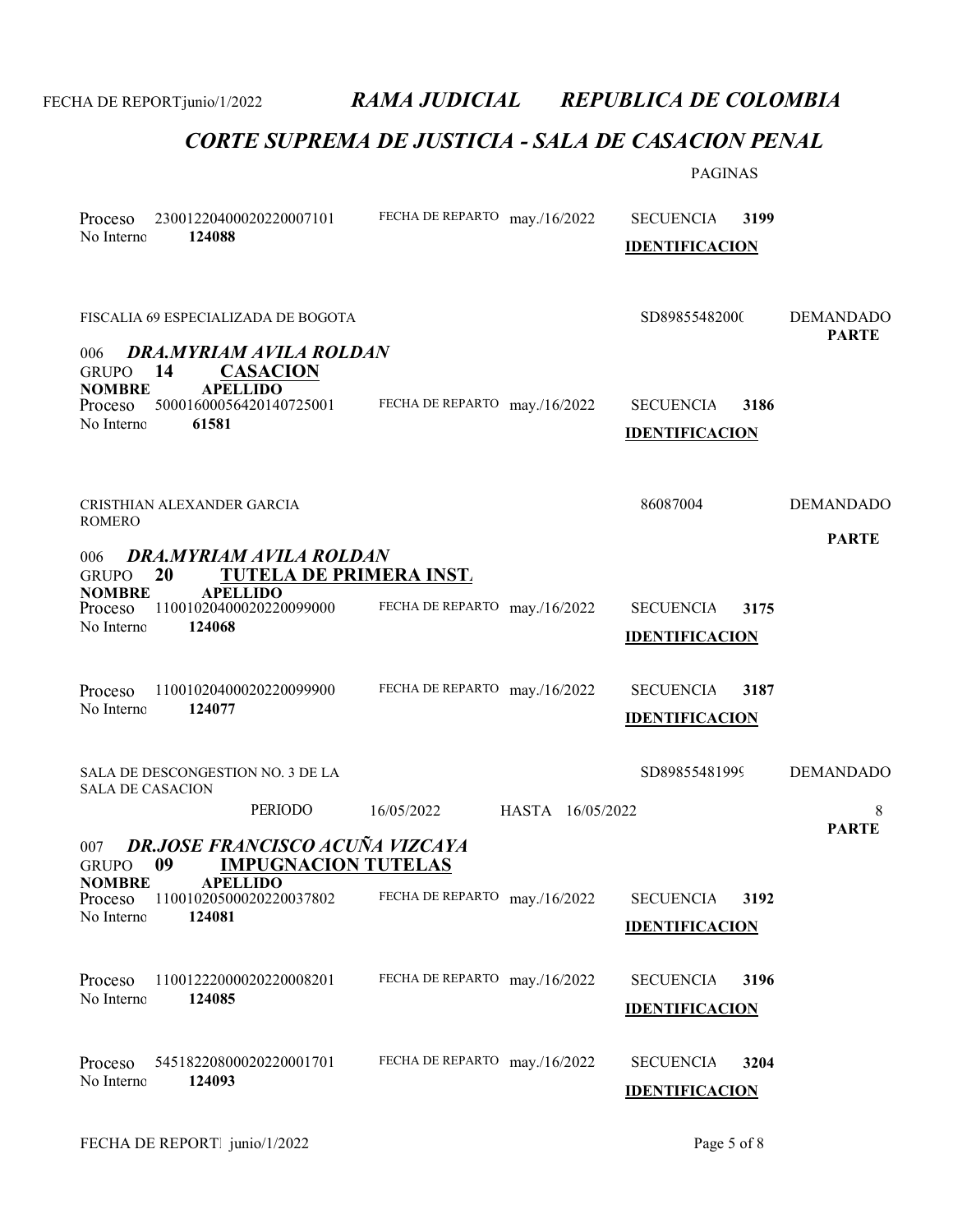| JUZGADO UNICO DE EJECUCUION DE                                                                                                                                                                        |                                | <b>PAGINAS</b><br>SD89855482000                   | <b>DEMANDADO</b>                 |
|-------------------------------------------------------------------------------------------------------------------------------------------------------------------------------------------------------|--------------------------------|---------------------------------------------------|----------------------------------|
| PENAS Y MEDIDAS DE                                                                                                                                                                                    |                                |                                                   | <b>PARTE</b>                     |
| <b>DR.JOSE FRANCISCO ACUÑA VIZCAYA</b><br>007<br>14<br><b>CASACION</b><br><b>GRUPO</b><br><b>NOMBRE</b><br><b>APELLIDO</b><br>11001600005020171079601<br>Proceso<br>No Interno<br>61570               | FECHA DE REPARTO may./16/2022  | <b>SECUENCIA</b><br>3164<br><b>IDENTIFICACION</b> |                                  |
| EDINSON VILLAFAÑE ARREDONDO<br><b>DR.JOSE FRANCISCO ACUÑA VIZCAYA</b><br>007                                                                                                                          |                                | SD89855481998                                     | <b>DEMANDADO</b><br><b>PARTE</b> |
| <b>TUTELA DE PRIMERA INST.</b><br>20<br><b>GRUPO</b><br><b>NOMBRE</b><br><b>APELLIDO</b><br>11001020400020220099100<br>Proceso<br>No Interno<br>124069                                                | FECHA DE REPARTO may./16/2022  | 3176<br><b>SECUENCIA</b><br><b>IDENTIFICACION</b> |                                  |
| SALA PENAL DEL TRIBUNAL SUPERIOR<br>DEL DISTRITO JUDI                                                                                                                                                 |                                | SD89855481999                                     | <b>DEMANDADO</b>                 |
| <b>DR.JOSE FRANCISCO ACUÑA VIZCAYA</b><br>007<br><b>DEFINICION DE COMPETEN</b><br>33<br><b>GRUPO</b><br><b>APELLIDO</b><br><b>NOMBRE</b><br>52001610754720200023601<br>Proceso<br>No Interno<br>61577 | FECHA DE REPARTO may./16/2022  | <b>SECUENCIA</b><br>3171<br><b>IDENTIFICACION</b> | <b>PARTE</b>                     |
| SANDRA MILENA GONZALEZ RAMIREZ<br>PERIODO                                                                                                                                                             | 16/05/2022<br>HASTA 16/05/2022 | SD89855481999                                     | <b>DEMANDADO</b><br>8            |
| DRA.PATRICIA SALAZAR CUELLAR<br>008<br>09<br><b>IMPUGNACION TUTELAS</b><br><b>GRUPO</b>                                                                                                               |                                |                                                   | <b>PARTE</b>                     |
| <b>NOMBRE</b><br><b>APELLIDO</b><br>54001220400020220019401<br>Proceso<br>No Interno<br>124092                                                                                                        | FECHA DE REPARTO may./16/2022  | <b>SECUENCIA</b><br>3203<br><b>IDENTIFICACION</b> |                                  |
| 76001220400020220049401<br>Proceso<br>No Interno<br>124094                                                                                                                                            | FECHA DE REPARTO may./16/2022  | <b>SECUENCIA</b><br>3205<br><b>IDENTIFICACION</b> |                                  |
| JUZGADO PRIMERO DE EJECUCION DE<br>PENAS Y MEDIDAS DE                                                                                                                                                 |                                | SD89855482000                                     | <b>DEMANDADO</b><br><b>PARTE</b> |
| FECHA DE REPORT junio/1/2022                                                                                                                                                                          |                                | Page 6 of 8                                       |                                  |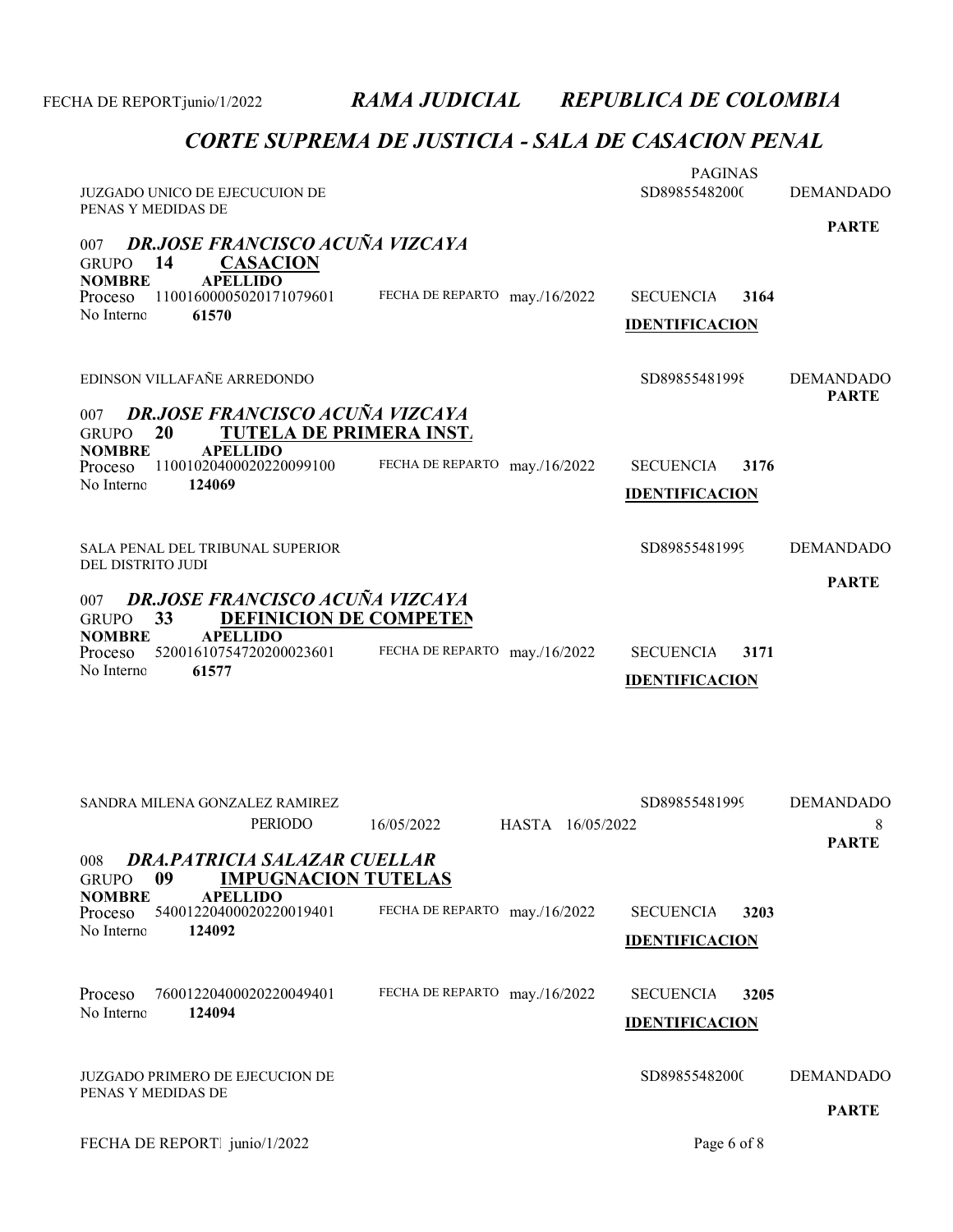| DRA, PATRICIA SALAZAR CUELLAR<br>008                                                                                                                 |                                | <b>PAGINAS</b>                                    |                                       |
|------------------------------------------------------------------------------------------------------------------------------------------------------|--------------------------------|---------------------------------------------------|---------------------------------------|
| 14<br><b>CASACION</b><br><b>GRUPO</b><br><b>NOMBRE</b><br><b>APELLIDO</b><br>11001650002120150134801<br>Proceso<br>61571<br>No Interno               | FECHA DE REPARTO may./16/2022  | <b>SECUENCIA</b><br>3165<br><b>IDENTIFICACION</b> |                                       |
| DIEGO PARDO CUELLAR                                                                                                                                  |                                | SD89855481998                                     | <b>DEMANDADO</b><br><b>PARTE</b>      |
| DRA.PATRICIA SALAZAR CUELLAR<br>008<br>TUTELA DE PRIMERA INST.<br>20<br><b>GRUPO</b>                                                                 |                                |                                                   |                                       |
| <b>NOMBRE</b><br><b>APELLIDO</b><br>11001020400020220099200<br>Proceso<br>No Interno<br>124070                                                       | FECHA DE REPARTO may./16/2022  | <b>SECUENCIA</b><br>3177<br><b>IDENTIFICACION</b> |                                       |
| 11001020400020220099300<br>Proceso<br>No Interno<br>124071                                                                                           | FECHA DE REPARTO may./16/2022  | <b>SECUENCIA</b><br>3179<br><b>IDENTIFICACION</b> |                                       |
| 11001020400020220099800<br>Proceso<br>No Interno<br>124076                                                                                           | FECHA DE REPARTO may./16/2022  | <b>SECUENCIA</b><br>3185<br><b>IDENTIFICACION</b> |                                       |
| SALA PENAL DEL TRIBUNAL SUPERIOR                                                                                                                     |                                | SD89855481999                                     | <b>DEMANDADO</b>                      |
| DEL DISTRITO JUDI<br>DRA.PATRICIA SALAZAR CUELLAR<br>008                                                                                             |                                |                                                   | <b>PARTE</b>                          |
| 33<br><b>DEFINICION DE COMPETEN</b><br><b>GRUPO</b><br><b>NOMBRE</b><br><b>APELLIDO</b><br>11001600005020182787301<br>Proceso<br>No Interno<br>61576 | FECHA DE REPARTO may./16/2022  | <b>SECUENCIA</b><br>3170<br><b>IDENTIFICACION</b> |                                       |
| JEAN FERNANDO DAZA APONTE<br><b>PERIODO</b>                                                                                                          | 16/05/2022<br>HASTA 16/05/2022 | SD89855481999                                     | <b>DEMANDADO</b><br>8<br><b>PARTE</b> |
| <b>DR.FERNANDO LEON BOLAÑOS PALACIOS</b><br>009<br><b>IMPUGNACION TUTELAS</b><br>09<br><b>GRUPO</b>                                                  |                                |                                                   |                                       |
| <b>NOMBRE</b><br><b>APELLIDO</b><br>11001220400020220166401<br>Proceso<br>No Interno<br>124084                                                       | FECHA DE REPARTO may./16/2022  | <b>SECUENCIA</b><br>3195<br><b>IDENTIFICACION</b> |                                       |
| 50001220400020220018201<br>Proceso<br>124090<br>No Interno                                                                                           | FECHA DE REPARTO may./16/2022  | <b>SECUENCIA</b><br>3201<br><b>IDENTIFICACION</b> |                                       |